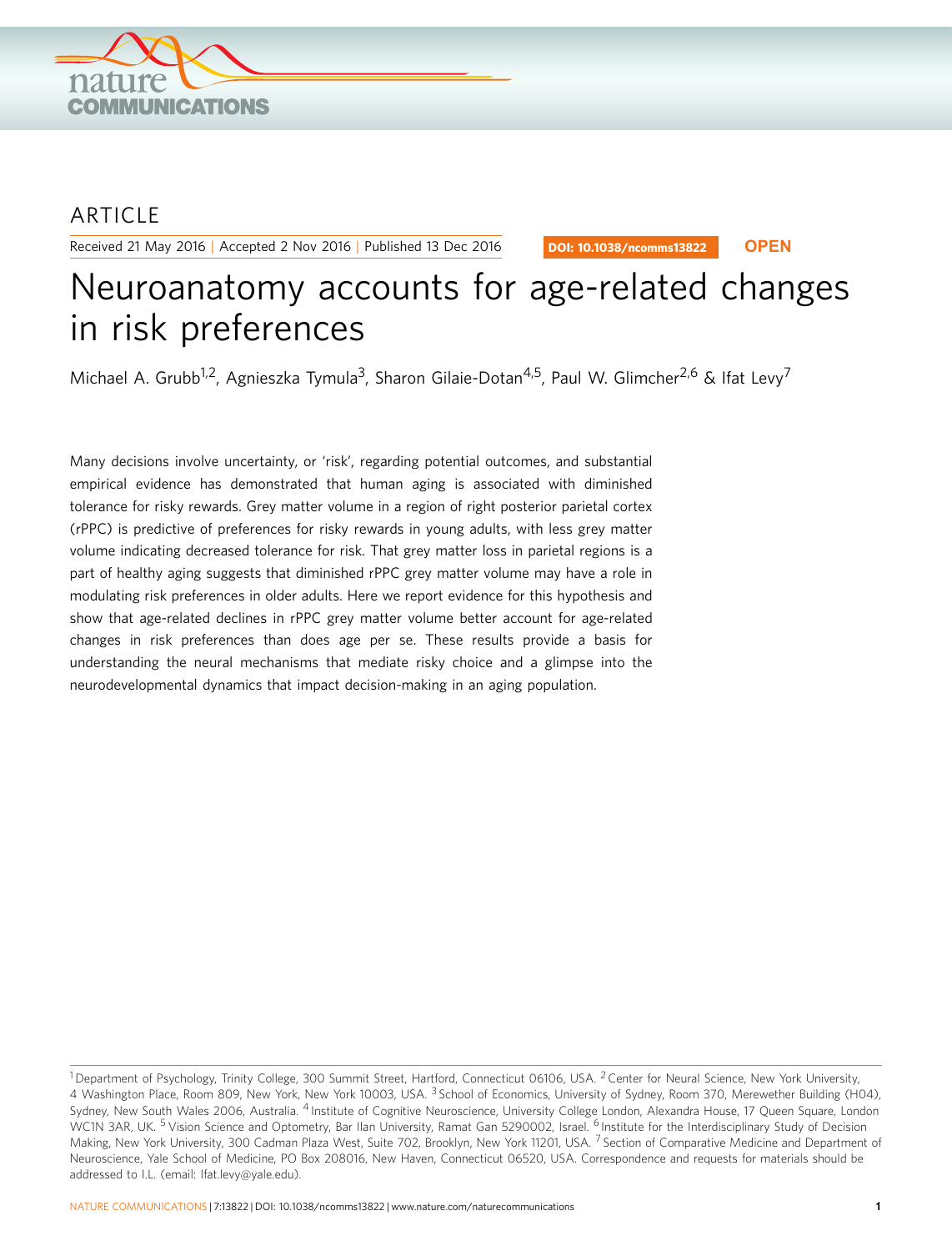<span id="page-1-0"></span>n just over 30 years, adults over the age of 60 are expected to globally outnumber children for the first time in history<sup>1</sup>. A mechanistic understanding of how healthy human aging impacts decision-making will be critical n just over 30 years, adults over the age of 60 are expected to globally outnumber children for the first time in history<sup>1</sup>. A mechanistic understanding of how healthy human aging inherent in such an unprecedented demographic shift. Most decisions involve uncertainty, or 'risk', regarding potential outcomes. Understanding age-related changes in risk preferences is, therefore, an important first step in forecasting how decisions made by an aging population might impact, for better or worse, political and economic processes at the global and local levels.

When older adults choose between certain and risky monetary rewards whose outcome probabilities are explicitly stated (that is, decisions from description), substantial empirical evidence supports the common intuition that aging is associated with increased aversion to risk<sup>2–6</sup>. Which neurobiological markers of aging might be associated with this change in preference? We recently identified a region in right posterior parietal cortex (rPPC) whose grey matter volume (GMV) accounts for individual variation in risk preferences in young adults, such that decreased rPPC GMV is predictive of increased risk aversion<sup>7</sup>. Grey matter loss is part of healthy aging, with parietal regions showing particularly enhanced local declines<sup>8</sup>. Therefore, an intriguing possibility is that reduced rPPC GMV, rather than age per se, may best account for the increased risk aversion empirically observed during aging. Here we tested this hypothesis in a sample of urban adults whose ages span seven decades.

Though both older age and decreased rPPC GMV are associated with risk tolerance, when the independent contributions of these factors are assessed, rPPC GMV still accounts for changes in risk tolerance, whereas age does not. These results refine and extend our existing understanding of the relationship between aging and risk tolerance by attributing behavioural changes to an age-related process (that is, changes in grey matter thickness) rather than to chronological age itself.

## Results

Tolerance for risk. Risk preferences were assessed using a well-validated, incentive-compatible procedure<sup>4,9-13</sup>. Fifty-two participants (18–88 years old, mean: 54.7, s.d.:22.1; 30 females) made 60 binary choices between a certain gain of \$5 and a lottery whose monetary value and probability of payout were systematically manipulated (Fig. 1). We modelled the expected utility (EU) of each option using the functional form:

$$
EU(v,p)=p\cdot v^{\alpha}
$$

where  $v =$  value (amount),  $p =$  probability, and  $\alpha$  (alpha) = the risk preference parameter, with larger alpha values indicative of increased risk tolerance (that is, risk aversion increases as alpha decreases). Choice data were fit, and alpha estimated, using maximum likelihood, with the probability of choosing the lottery



Figure 1 | Experimental design. (a) Example lotteries representing a 25, 50, 75% chance of gaining \$15, \$7, \$30, respectively. (b) Example trial sequence.

 $(P_{\text{lotterv}})$  given by a logistic function:

$$
P_{\text{lottery}} = \frac{1}{1 + e^{\left(EU_{\text{safe}} - EU_{\text{lottery}}\right) / \sigma}}
$$

where  $EU<sub>safe</sub> (EU<sub>lottery</sub>)$  indicates the EU of the certain (lottery) option, and  $\sigma$  indicates the slope of the choice function. To account for within and between participant variabilities in an assumption-free and statistically rigorous manner, we fit choice data from all participants simultaneously, clustering the standard errors to account for participant-level correlations<sup>7,14,15</sup>.

rPPC grey matter volume. Using voxel-based morphometry (VBM), we sampled GMV in the rPPC region-of-interest, which was defined independently based on an earlier study (Fig. 2a; MNI coordinates 27,  $-78$ , 48; spatial extent, 1,232 mm<sup>3</sup>; from [ref. 7](#page-4-0), Study 1; mask download available at [https://yale.box.com/](https://yale.box.com/v/levylab-gilaie-dotan-etal-2014) [v/levylab-gilaie-dotan-etal-2014\)](https://yale.box.com/v/levylab-gilaie-dotan-etal-2014). In Fig. 2b, rPPC GMV is plotted as a function of age and confirms that GMV in our parietal region-of-interest does indeed decrease with age in our lifespan sample (Pearson correlation,  $n = 52$ ,  $r = -0.66$ ,  $P = 1.1-07$ ).

Brain-behaviour relationships. To assess the relationship between risk preferences and our variables of interest we allowed alpha, the risk preference parameter, to vary during the estimation procedure as a linear function of age (Model 1:  $\alpha = \beta_1 \times \text{ age} + \beta_0$ ) and rPPC GMV (Model 2:  $\alpha = \beta_1 \times \text{rPPC}$ 



Figure 2 | rPPC grey-matter volume accounts for risk tolerance after controlling for age. (a) A priori defined region of interest: right posterior parietal cortex (rPPC). (b) rPPC grey matter volume plotted as a function of age for individual participants ( $n = 52$ ). (c) rPPC grey matter volume plotted as a function of risk tolerance for individual participants. (d) Risk tolerance as a function of age, controlling for rPPC grey matter volume, plotted for individual participants. (e) Risk tolerance as a function of rPPC grey matter volume, controlling for age, plotted for individual participants.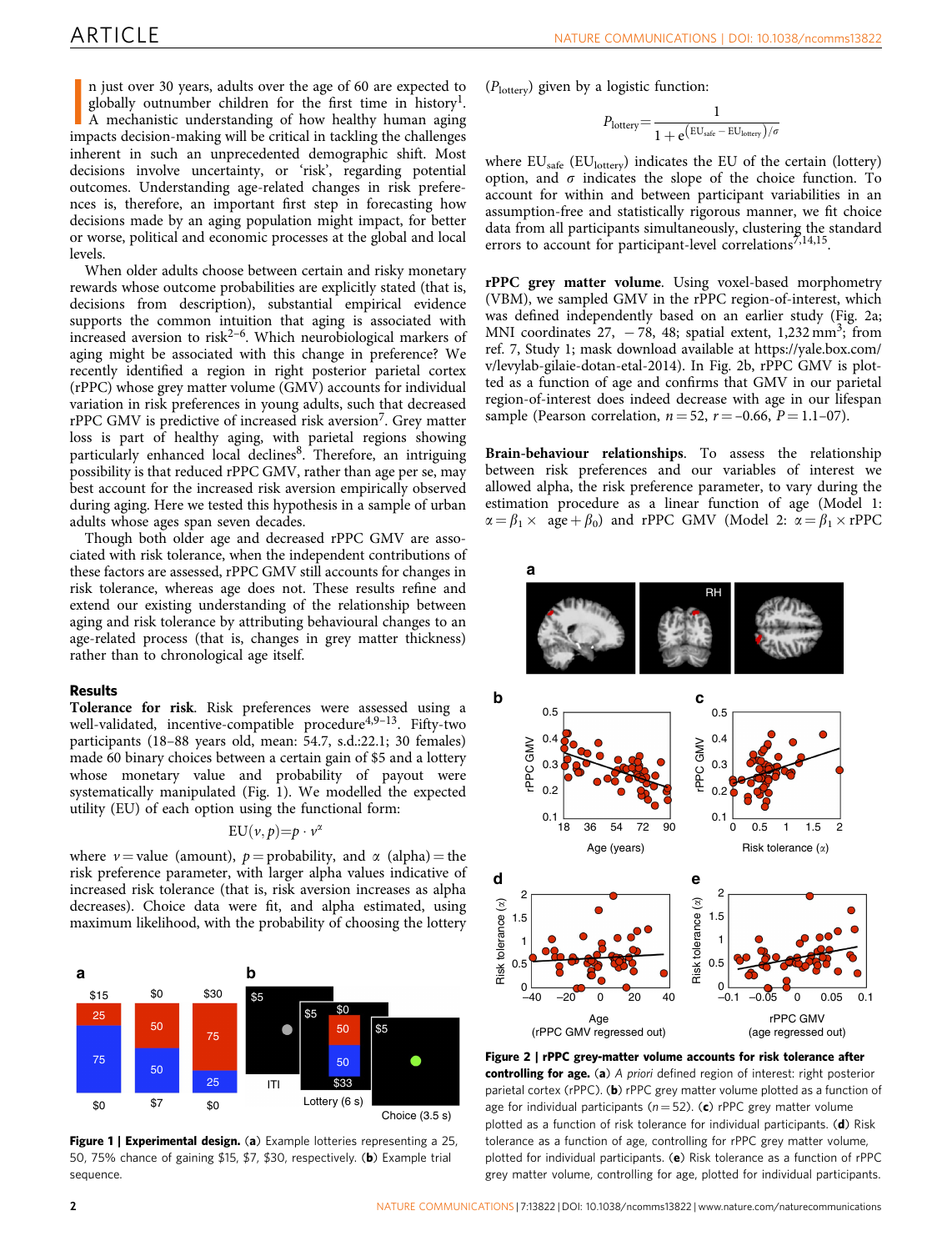<span id="page-2-0"></span>

|                               | Model 1            | Model 2            | Model 3            | Model 4            | Model 5                                         |
|-------------------------------|--------------------|--------------------|--------------------|--------------------|-------------------------------------------------|
| Risk tolerance $(\alpha)$     |                    |                    |                    |                    |                                                 |
| Age                           | $-0.003**$ (0.001) |                    | $-0.0004(0.0017)$  |                    | 0.001(0.002)                                    |
| rPPC GMV                      |                    | 1.338*** (0.382)   | $1.247*$ (0.585)   | $0.974*(0.466)$    | $1.106$ <sup><math>\bullet</math></sup> (0.567) |
| Global GMV                    |                    |                    |                    | 0.0007(0.0005)     | 0.0009(0.0007)                                  |
| Constant                      | $0.669***$ (0.064) | 0.152(0.112)       | 0.200(0.241)       | $-0.162(0.277)$    | $-0.357(0.517)$                                 |
| Logistic slope $(\sigma)$     |                    |                    |                    |                    |                                                 |
| Constant                      | $1.016***$ (0.168) | $0.986***$ (0.156) | $0.985***$ (0.156) | $0.971***$ (0.158) | $0.970***$ (0.158)                              |
| Bayesian Information Criteria |                    |                    |                    |                    |                                                 |
| Value                         | 3.084              | 3.024              | 3,031              | 3,011              | 3,016                                           |
| Rank                          | 5                  | 3                  | 4                  |                    |                                                 |

| Table 2   Estimated coefficients for each model.                                                                                                                                            |                    |                    |                    |                    |                           |  |  |  |
|---------------------------------------------------------------------------------------------------------------------------------------------------------------------------------------------|--------------------|--------------------|--------------------|--------------------|---------------------------|--|--|--|
|                                                                                                                                                                                             | Model 1            | Model 2            | Model 3            | Model 4            | Model 5                   |  |  |  |
| Risk tolerance $(\alpha)$                                                                                                                                                                   |                    |                    |                    |                    |                           |  |  |  |
| Age                                                                                                                                                                                         | $-0.003$ * (0.001) |                    | $-0.0006(0.0019)$  |                    | 0.0008(0.002)             |  |  |  |
| rPPC GMV                                                                                                                                                                                    |                    | $1.37***$ (0.417)  | $1.252*(0.585)$    | $1.017*$ (0.474)   | $1.111^{\bullet}$ (0.566) |  |  |  |
| Global GMV                                                                                                                                                                                  |                    |                    |                    | 0.0008(0.0005)     | 0.0009(0.0007)            |  |  |  |
| Gender                                                                                                                                                                                      | 0.014(0.070)       | 0.011(0.057)       | 0.020(0.062)       | 0.032(0.055)       | 0.027(0.058)              |  |  |  |
| Constant                                                                                                                                                                                    | $0.700***$ (0.063) | 0.137(0.138)       | 0.200(0.241)       | $-0.238(0.305)$    | $-0.380(0.517)$           |  |  |  |
| Logistic slope $(\sigma)$                                                                                                                                                                   |                    |                    |                    |                    |                           |  |  |  |
| Constant                                                                                                                                                                                    | $1.015***$ (0.168) | $0.986***$ (0.156) | $0.984***$ (0.156) | $0.969***$ (0.157) | $0.969***$ (0.157)        |  |  |  |
| Standard errors, s.e.'s, in parentheses; s.e.'s clustered on participant. Coefficients significantly different from zero indicated by asterisks: ***P<0.001; **P<0.01; *P<0.05; *P = 0.050. |                    |                    |                    |                    |                           |  |  |  |

GMV +  $\beta_0$ ). As predicted by previous research<sup>[4,7](#page-4-0)</sup>, we found a significant negative relationship between alpha and age (Z-test,  $n = 3,077$ , s.e.'s clustered on 52 participants,  $z = -2.58$ ,  $P = 0.01$ ; Table 1, Model 1) and a significant positive relationship between alpha and rPPC GMV (Z-test,  $n = 3,077$ , s.e.'s clustered on 52 participants,  $z = 3.51$ ,  $P = 0.0004$ ; Table 1, Model 2). Controlling for gender in each model revealed no effect of gender on risk tolerance and did not qualitatively change the relationship between risk tolerance and age/rPPC grey matter (Table 2). To illustrate the positive correlation between risk tolerance and parietal grey matter, choice data were modelled at the individual level and the risk tolerance parameter derived from those fits (alpha) is plotted as a function of each individual participant's rPPC GMV in [Fig. 2c](#page-1-0).

Does the decline of rPPC GMV in fact account for the agerelated increase in risk aversion? To answer this question we employed a standard econometric approach to obtain an unbiased estimate of the degree to which age-related variation in risk attitude can be attributed more parsimoniously to GMV: we allowed alpha to vary with both age and rPPC GMV (Model 3:  $\alpha = \beta_1 \times \text{age} + \beta_2 \times \text{rPPC}$  GMV +  $\tilde{\beta_0}$ ) and again found a significant positive relationship between alpha and rPPC GMV (Ztest,  $n = 3,077$ , s.e.'s clustered on 52 participants,  $z = 2.13$ ,  $P = 0.033$ ). Critically, however, when the linear regression was computed in this manner, age no longer had any influence on alpha (Z-test,  $n = 3,077$ , s.e.'s clustered on 52 participants,  $z = -$ 0.24,  $P = 0.81$ ), indicating that rPPC GMV, and not age per se, modulates risk preferences (Table 1, Model 3). To illustrate this effect for individual participants, we plot the independent contributions of these two factors on risk preferences: alpha as a function of age after regressing out the contribution of rPPC GMV ([Fig. 2d](#page-1-0)) and as a function of rPPC GMV after regressing



Figure 3 | Overview. Schematic presentation of results.

out the contribution of age [\(Fig. 2e](#page-1-0)). A schematic of the main results is presented in Fig. 3.

Two additional models confirmed that these results are specific to local grey matter decline in the rPPC, rather than global, agerelated changes in grey matter thickness. When global GMV (Model 4:  $\alpha = \beta_1 \times \text{rPPC}$  GMV +  $\beta_2 \times \text{global}$  GMV +  $\beta_0$ ) and global GMV + age (Model 5:  $\alpha = \beta_1 \times$  age +  $\beta_2 \times$  rPPC GMV +  $\beta_3 \times$  global GMV +  $\beta_0$ ) were included, increased rPPC GMV still predicted increased risk tolerance (Z-tests,  $n = 3,077$ , s.e.'s clustered on 52 participants,  $z = 2.09$ ,  $P = 0.037$ , Model 4;  $z = 1.95$ ,  $P = 0.051$ , Model 5), whereas neither global GMV nor age did (Table 1). Bayesian Information Criteria<sup>[16](#page-4-0)</sup> values indicate that these final two neurobiologically comprehensive models best characterize the choice process, despite the penalties incurred for additional parameters (Table 1). Finally, to ensure that our results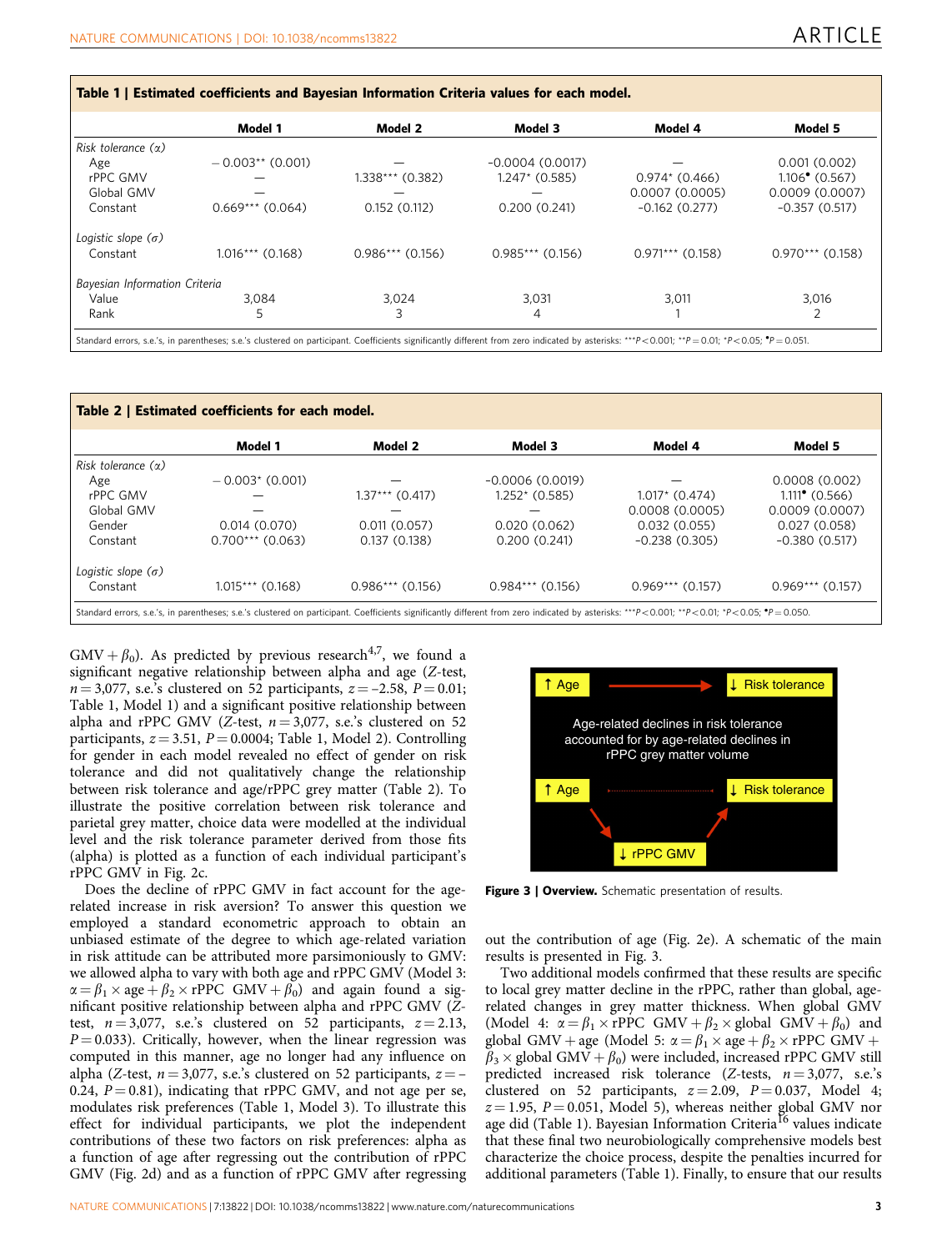do not depend on the functional form of the model, we used multiple regression to determine if individual age and rPPC GMV can predict the proportion of lottery choices that each participant made, with fewer lottery choices indicative of greater risk aversion: proportion of lottery choice =  $\beta_1 \times$  age +  $\beta_2 \times$  rPPC  $\text{GMV} + \beta_0$ . We found converging evidence that rPPC GMV, but not age, accounts for changes in risk preferences using this model-free approach (T-tests,  $n = 52$ ,  $\beta_1 = 0.00$ ,  $t = 0.77$ ,  $P = 0.78$ ;  $\beta_2 = 1.31$ ,  $t = 1.85$ ,  $P = 0.035$ ; ps one-tailed in predicted directions).

While the primary aim of the current study was to test a specific hypothesis regarding the rPPC's role in modulating agerelated changes in risk tolerance, we also conducted an exploratory whole-brain VBM analysis to evaluate whether GMV is predictive of risk tolerance in any additional brain regions. In a voxel-wise manner, multiple regression was used to compute the linear relationship between risk tolerance and GMV, controlling for age, gender and global GMV. No clusters showed a significant relationship between GMV and risk tolerance after the stringent corrections needed to combat false discoveries in exploratory whole-brain analyses. Given that this is the third independent data set showing a significant relationship between rPPC GMV and risk tolerance, the likelihood that we are reporting a repeated false discovery is extremely low. While we cannot definitively rule out the possibility that additional regions' structure and function contribute to age-related changes in risk tolerance, our a priori hypothesis-driven ROI analyses point to a clear role of the rPPC in these processes.

Choice data were collected in a magnetic resonance imaging (MRI) scanner during the acquisition of functional scans (manuscript in preparation). Although in theory the scanner environment may affect individual risk attitudes, we note that age-based estimates of risk tolerance derived from Model 1 are comparable to those obtained outside the scanner: the risk tolerance parameter (alpha) is predicted to drop slowly with each passing year, from 0.61 at 21 years of age to 0.42 by 90 years old. These estimates of risk tolerance fall within the 95% confidence intervals for age-specific alpha values reported previously by our  $group<sup>4</sup>$  $group<sup>4</sup>$  $group<sup>4</sup>$  in a task where choices were made on a desktop computer.

# **Discussion**

To advance a neurobiological understanding of age-related changes in decision-making, we must link changes in behaviour to neurobiological processes that unfold across the lifespan rather than to chronological age itself<sup>17</sup>. That the loss of GMV in rPPC better accounts for changing risk preferences than does age provides a remarkably simple explanation of this type at the level of brain macrostructure. This finding also furthers our understanding of the neurobiological basis of risk preferences at large. While the general relationship between structural MRI measures and the neural microstructure is unclear<sup>18</sup>, in aging there are multiple changing factors that can account for GMV decline, such as changes in synaptic density, neuronal distribution size, dendritic arborization, molecular shifts and others<sup>19–22</sup>. These could all affect efficient neural coding and thus are compatible with computational theories suggesting that risk aversion results from limited neural computational capacity<sup>23</sup>.

The current study only includes adults over 18 years old. As in our previous study<sup>4</sup>, risk tolerance decreases monotonically within this age range. When adolescents are taken into account, however, the lifespan trajectory for risk tolerance may be described by a U-shaped function, with adolescents showing higher risk aversion compared with young and midlife adults<sup>9</sup>. This raises an intriguing hypothesis for future research—that increased risk aversion in adolescence might be parsimoniously

accounted for by changes in rPPC GMV during childhood and adolescent development.

Finally, it should be emphasized that risk taking in real life involves multiple, dissociable components<sup>10,24–26</sup> (for example, attitudes to 'ambiguity', or unknown risks, loss aversion, learning of implicit probability structures). Future research will need to address the relationship between changes in neuroanatomy, changes in neural patterns of activity, computational models of the decision-making process and risk-taking behaviours.

# Methods

Participants. Fifty-two adults (18-88 years old, mean: 54.7, s.d.: 22.1; 30 females) participated in the study. Based on the effect sizes observed in our previous studies, our sample size should provide adequate statistical power to detect significant  $relationships between age and risk tolerance<sup>4</sup>, as well as rPPC risk tolerance and$ GMV[7.](#page-4-0) Participants were right-handed, had normal or corrected to normal vision, were not taking medication for any psychiatric condition or developmental disorder, provided informed consent in accordance with the NYU IRB, and were recruited via bulletin boards and community centers. Three additional participants (ages: 31, 38, 48) completed the study but were excluded from the analyses presented here: these participants chose the objectively worse option (for example, some chance of \$5 over \$5 for sure, see Task section below)  $>50\%$  of the time, which indicates a preference for less, rather than more money or a misunderstanding of the task; we could not, in principle, estimate risk preferences for these participants $4$ .

For participants aged 65 and older, we used the Mini Mental State Examination (Psychological Assessment Resources) to exclude overt cognitive impairment; all participants received scores between 27 and 30 (mean: 28.9, s.d.:1.06), indicating no overt cognitive impairment. Participants received \$50 for taking part in the study, as well as a bonus payment (see below).

Task. Participants received detailed explanations of the task and of the bonus payment procedure and were required to pass task comprehension questions before completing practice trials. In the experiment itself, participants made 60 binary choices between a certain gain of \$5 and a lottery whose monetary value (20 amounts: \$5–\$120) and probability of payout (3 levels: 0.25, 0.5, 0.75) were systematically manipulated. Each lottery was represented by an image of a bag containing 100 coloured poker chips, some red and some blue [\(Fig. 1](#page-1-0)); these images corresponded to physical bags that were present in the experimental room. The size of the coloured areas and the numbers written inside indicated the number of chips of each colour in the bag. Above and below each colour, a number indicated how much a chip of that colour would be worth if it were drawn from the bag. These pure risk choices were made as part of a larger study that included an additional 60 choices between a certain gain of \$5 and ambiguous lotteries (20 amounts: \$5–\$120) whose exact probabilities were unknown (see 'Ambiguous Lotteries' below).

All choices were made in the scanner during functional MRI scans whose data are not part of this study. An additional four trials were included to accommodate functional MRI analyses. Functional data from the first trial of each run would be discarded, and for most participants (44 of 52), we started each block with a choice between the same certain gain of \$5 and 50% chance of \$4. The additional four trials for the remaining eight participants were lotteries of \$140 in value (two risky: 25% and 50%; and two ambiguous) and were randomly intermingled with the other trials. Only the 60 pure-risk trials described above were included in the analyses presented here, and thus, the choice set used to assess risk preferences is identical across all participants. Trial order was randomized independently for each participant.

Bonus payment. One trial was randomly selected at the end of the experiment, and the choice made on this trial determined a participant's bonus earnings: \$5 if the certain amount was chosen, \$0 or some larger amount if the lottery was chosen. For lottery realizations, participants reached into a physical bag with the correct number of red and blue chips inside; the colour of the drawn chip corresponded to a value amount on each trial ([Fig. 1\)](#page-1-0) and determined the bonus payment.

Individual risk preferences. Choice data were fit, separately for individual participants, using the maximum likelihood procedure described in the main text. The slope of the logistic choice function was held constant during the estimation procedure using the estimate obtained for the corresponding population-level analysis ([Fig. 2c](#page-1-0): [Table 1,](#page-2-0) Model 2; [Fig. 2d,e](#page-1-0): [Table 1,](#page-2-0) Model 3).

Structural MRI. Anatomical images were collected using a Siemens Allegra 3T head-only scanner at the NYU Center for Brain Imaging. High-resolution T1-weighted anatomical images ( $1 \times 1 \times 1$  mm<sup>3</sup>) were acquired with an MPRAGE pulse sequence (TI = 900 ms, sagittal slices,  $256 \times 256$  matrix).